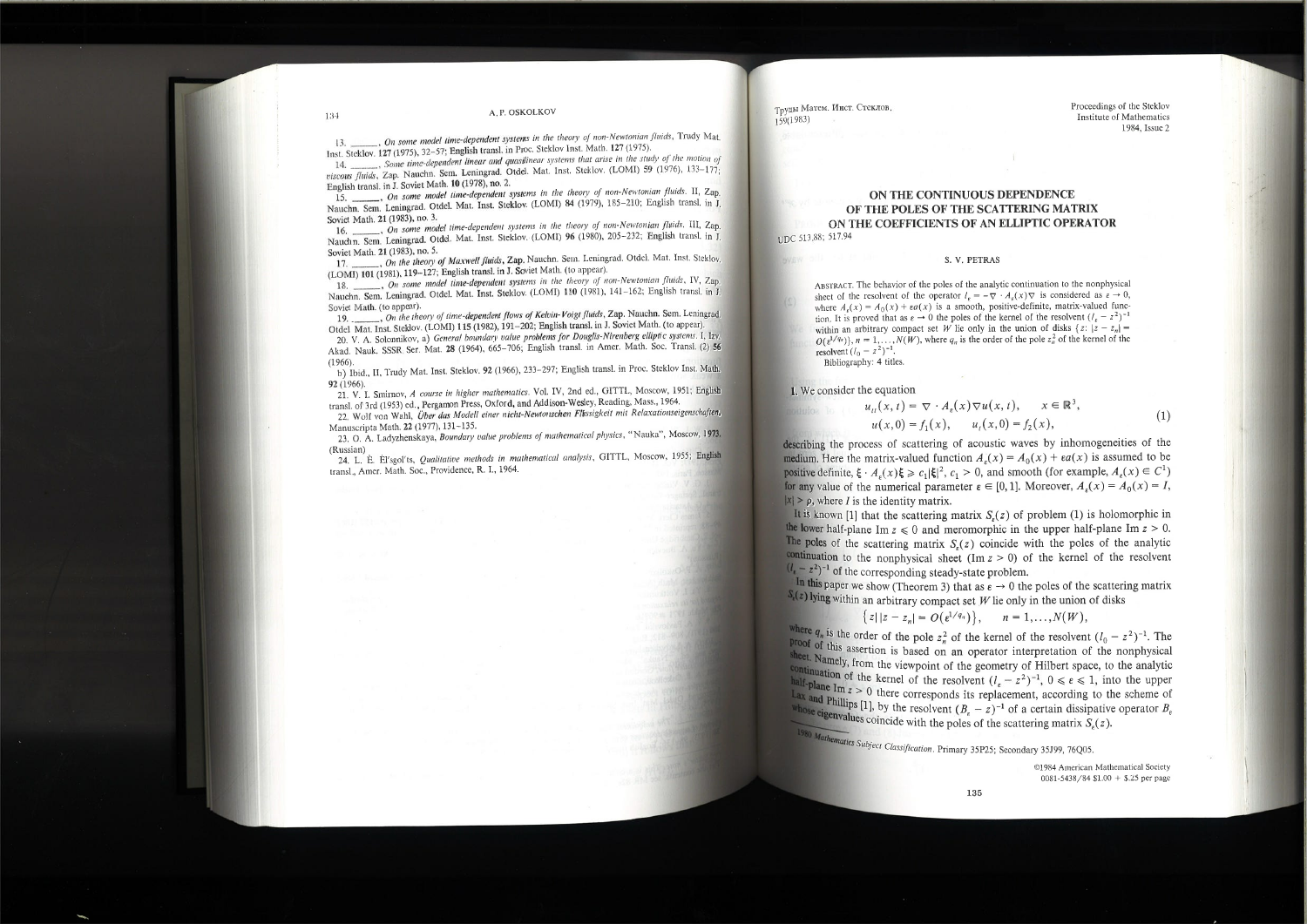2. Let  $H^{\epsilon}$ ,  $0 \le \epsilon \le 1$ , be the closure of the set of infinitely differentiable, compactly supported functions  $C_0^{\infty}(\mathbb{R}^3)$  in the norm

$$
\|\varphi\|_{H^{\epsilon}}^2 = \int_{\mathbb{R}^3} \overline{\nabla \varphi} \cdot A_{\epsilon}(x) \nabla \varphi \, dx
$$

and let  $L^2 = L^2(\mathbb{R}^3)$  be the space of square-summable functions. We denote by  $\mathcal{H}^{\epsilon}$ the energy space  $H^{\epsilon} \oplus L^2$  with norm

 $||u||_{H^{\epsilon}}^{2} = \frac{1}{2} (||u_{1}||_{H^{\epsilon}}^{2} + ||u_{2}||^{2}).$ 

In the space  $\mathcal{H}^{\epsilon}$ ,  $0 \leq \epsilon \leq 1$ , we consider the Cauchy problem for the wave equation  $(1)$ 

$$
\frac{\partial}{\partial t} \begin{pmatrix} u_1 \\ u_2 \end{pmatrix} = \begin{pmatrix} 0 & 1 \\ \nabla \cdot A_{\epsilon} \nabla & 0 \end{pmatrix} \begin{pmatrix} u_1 \\ u_2 \end{pmatrix}, \qquad \begin{pmatrix} u_1 \\ u_2 \end{pmatrix} \bigg|_{t=0} = \begin{pmatrix} f_1 \\ f_2 \end{pmatrix}, \tag{2}
$$

 $\sqrt{2}$ 

setting  $u(x, t) = u_1(x, t)$  and  $u_t(x, t) = u_2(x, t)$ .

We denote by  $iL_{\varepsilon}$  the matrix operator

$$
A_{\epsilon} = \begin{pmatrix} 0 & 1 \\ \nabla \cdot A_{\epsilon}(x) \nabla & 0 \end{pmatrix}
$$

on the domain  $\mathcal{D}(L_{\varepsilon}) = \{u \in \mathcal{H}^{\varepsilon}: A_{\varepsilon}u \in \mathcal{H}^{\varepsilon}\}, 0 \leq \varepsilon \leq 1$ . In  $\mathcal{H}^{\varepsilon}$  the skew-symmetric operator  $iL_e$  generates [1] the unitary group  $U_e(t) = \exp\{iL_e t\}$  of solution operators of problem (2).

We denote by  $\mathscr{D}_+$  and  $\mathscr{D}_-$  the outgoing and incoming subspaces of  $\mathscr{H}^{\varepsilon}[1]$ , i.e., the set of all Cauchy data to which there correspond solutions of (2) equal to zero in forward  $\{|x| \le \rho + t, t \ge 0\}$  and backward  $\{|x| \le \rho - t, t \le 0\}$  frustums of cones respectively. We note that  $\mathscr{D}_+$  and  $\mathscr{D}_-$  are orthogonal in  $\mathscr{H}^{\varepsilon}, 0 \leq \varepsilon \leq 1$ .

Let  $P_{K}$  be orthogonal projection onto the subspace

$$
K^{\varepsilon} = \mathscr{H}^{\varepsilon} \ominus \{\mathscr{D}_+ \oplus \mathscr{D}_-\}, \qquad 0 \leqslant \varepsilon \leqslant 1.
$$

Then for any fixed  $\varepsilon \in [0,1]$  the family of operators

 $\mathscr{Z}_{\varepsilon}(t) = P_{K^{\varepsilon}} U_{\varepsilon}(t) P_{K^{\varepsilon}}, \quad t \geq 0,$ 

is a strongly continuous semigroup of contractions in  $K^{\epsilon}[1]$ .

Let  $i B_{\varepsilon}$  be the generator of the semigroup  $\mathscr{Z}_{\varepsilon}(t), 0 \leq \varepsilon \leq 1$ . Then the resolvent  $(B_{\varepsilon} - z)^{-1}$  of the dissipative operator  $B_{\varepsilon}$  is the projection onto  $K^{\varepsilon}$  of the resolvent  $(L_e - z)^{-1}$  of the selfadjoint operator  $L_e$ , i.e.,

$$
(B_{\varepsilon}-z)^{-1} = P_{K^e}(L_{\varepsilon}-z)^{-1}P_{K^e}, \qquad \text{Im } z < 0.
$$
 (3)

By explicitly inverting the matrix operator  $L_{\epsilon} - z$ , it is easy to obtain

$$
(L_{\epsilon} - z)^{-1} = \begin{pmatrix} zG_{\epsilon}(z^2) & -iG_{\epsilon}(z^2) \\ i[z^2G_{\epsilon}(z^2) + I] & zG_{\epsilon}(z^2) \end{pmatrix}, \quad \text{Im } z \neq 0,
$$

where  $G_{\epsilon}(z^2)$  is an integral operator with kernel which is the Green func- $G_{\epsilon}(x, y; z^2)$  of the differential operator  $-\nabla \cdot A_{\epsilon}(x)\nabla = z^2$ .

We wish to show that in an appropriate sense

$$
\lim_{\varepsilon \to 0} (B_{\varepsilon} - z)^{-1} = (B_0 - z)^{-1}.
$$

Since, according to (3), the resolvent  $(B_n - z)^{-1}$  of the dissipative operator  $B_n$  is equal to the projection onto the subspace  $K^{\epsilon}$  of the resolvent  $(L_{\epsilon} - z)^{-1}$  of the selfadjoint operator  $L_{\epsilon}$ ,  $0 \le \epsilon \le 1$ , we first prove the following assertion.

THEOREM 1. There exists a constant C such that

$$
||(L_{\epsilon} + i)^{-1} - (
$$

PROOF. We observe that because of (4) the theorem follows from the assertions

 $||G_c(-1) - G_0||$  $||G_e(-1) - G_0||$  $||G_c(-1) - G_0||$  $||G_{\rm s}(-1)-G_{0}$ 

We first prove (5) and (6). Let  $u_{\varepsilon} = G_{\varepsilon}(-1)\varphi$ ,  $\varphi \in C_0^{\infty}(\mathbb{R}^3)$ ,  $\varepsilon \in [0,1]$ , i.e., the function  $u<sub>s</sub>(x)$  satisfies the differential equation

$$
-\nabla \cdot A_{\varepsilon} \nabla u_{\varepsilon} +
$$

Using the formula for integration by parts, we obtain

$$
\int_{\mathbb{R}^3} \left( \nabla \overline{u}_{\varepsilon} \cdot A_{\varepsilon}(x) \nabla u_{\varepsilon} + |u_{\varepsilon}|^2 \right) dx = \int_{\mathbb{R}^3} \varphi \overline{u}_{\varepsilon} dx,
$$

from which it follows that

 $||u_{\epsilon}||_{H^{\epsilon}}^2 + ||u_{\epsilon}||^2 \le ||\varphi||^2, \qquad \epsilon \in [0,1].$  $(9)$ Suppose further that  $v_{\epsilon} = u_{\epsilon} - u_0$ . The function  $v_{\epsilon}(x)$  is a solution of the

differential equation

 $-\nabla \cdot A_0(x)\nabla v_{\varepsilon} + v_{\varepsilon} =$ 

Multiplying this equation by  $\bar{v}_s(x)$  and then integrating by parts, we obtain

$$
\int_{\mathbb{R}^3} \left( \overline{\nabla v_{\varepsilon}} \cdot A_0(x) \nabla v_{\varepsilon} + |v_{\varepsilon}|^2 \right) dx = -\varepsilon \int_{|x| \le \rho} \overline{\nabla v_{\varepsilon}} \cdot a(x) \nabla u_{\varepsilon} dx. \tag{10}
$$

**Since** 

 $(4)$ 

$$
\left| \int_{|x| < \rho} \overline{\nabla v_{\epsilon}} \cdot a(x) \nabla u_{\epsilon} dx \right| \leq c_2 \left( \int_{|x| < \rho} |\nabla v_{\epsilon}|^2 dx \right)^{1/2} \left( \int_{|x| < \rho} |\nabla u_{\epsilon}|^2 dx \right)^{1/2}, \tag{11}
$$

where  $c_2 = \sup_{|x| < \rho} ||a(x)||$ , and

**Expression of**  $c_1\|\nabla u_{\varepsilon}\|\leqslant \|u_{\varepsilon}\|_{H^1}$ 

from (10), with (9) taken into account, we obtain

$$
\left( \|\nu_{e}\|_{H^{0}}^{2} + \|\nu_{e}\| \right.
$$

which obviously proves (5) and (6).

To prove (7) and (8) it suffices to show that for some constant  $c_3$ A to the pa

$$
\left(\int_{|x|<0}|\nabla u_{\varepsilon}|\right)
$$

# THE POLES OF THE SCATTERING MATRIX

 $(L_0 + i)^{-1} \parallel_{\mathscr{H}^0} \leq C \varepsilon.$ 

| $-1\ \mathbf{L}^2 \rightarrow \mathbf{L}^2 = O(\varepsilon),$ | (5) |
|---------------------------------------------------------------|-----|
| $-1\ \mathbf{L}^2\rightarrow H^0} = O(\varepsilon),$          | (6) |
| $-1\Vert_{H^0\to L^2}=O(\varepsilon),$                        | (7) |
| $-1\Vert_{H^0\to H^0}=O(\varepsilon).$                        | (8) |
|                                                               |     |

 $u_{\varepsilon} + u_{\varepsilon} = \varphi, \qquad x \in \mathbb{R}^3.$ 

$$
\epsilon \nabla \cdot a(x) \nabla u_s, \qquad x \in \mathbb{R}^3.
$$

$$
c_1 \|\nabla v_{\varepsilon}\| \leqslant \|v_{\varepsilon}\|_{H^0},\tag{12}
$$

$$
\|^{2}\big)^{1/2} \leq c_{1}^{-2}c_{2}\epsilon \|\varphi\|,
$$

$$
^{2} dx \bigg)^{1/2} \leqslant c_{3} \| p \varphi \|, \tag{13}
$$